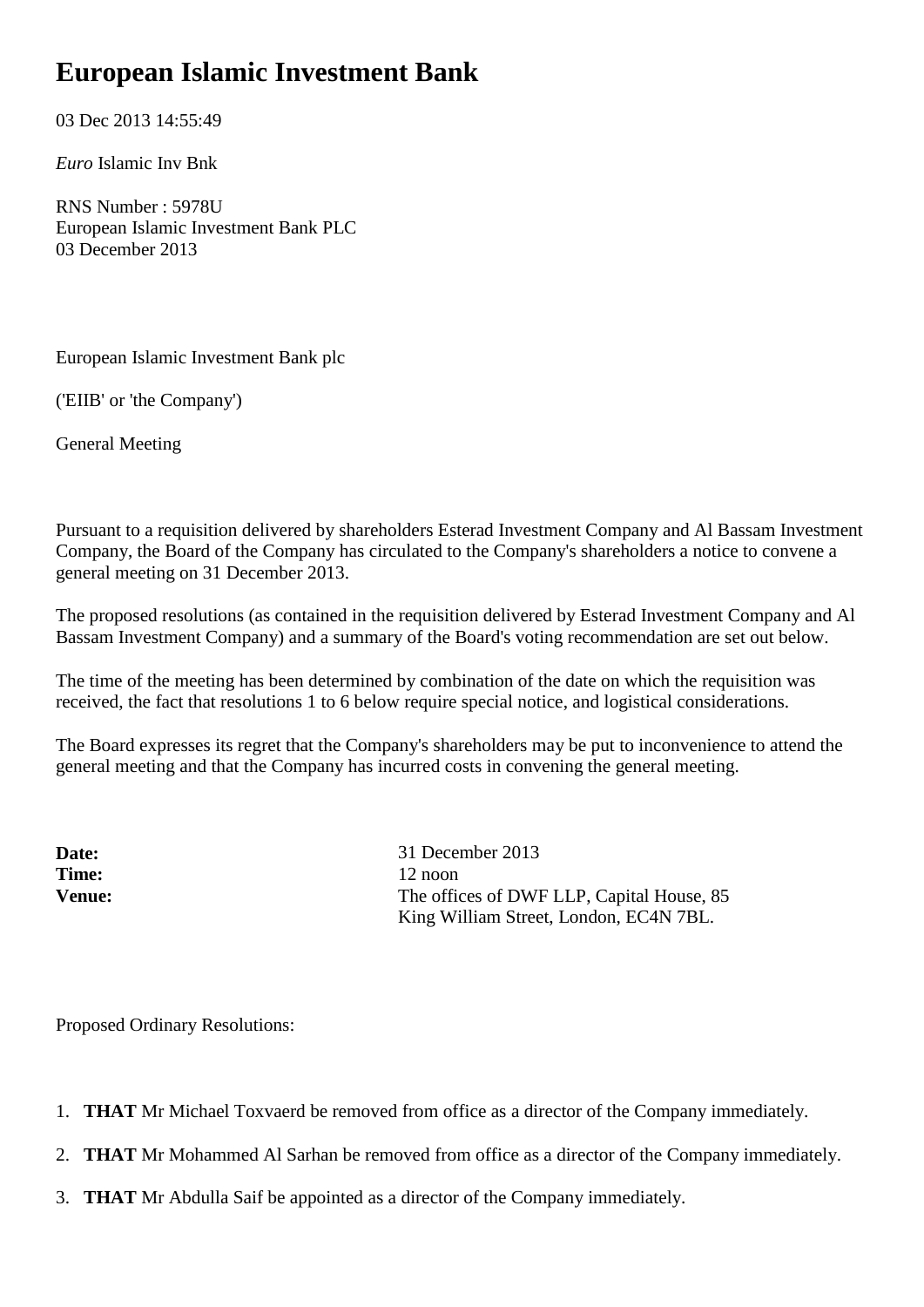- 4. **THAT** Mr Omar El-Abd be appointed as a director of the Company immediately.
- 5. **THAT** Mr Stefan Allesch-Taylor be appointed as a director of the Company immediately.
- 6. **THAT** Mr Frederick Stonehouse be appointed as a director of the Company immediately.

Proposed Special Resolution:

To generally and unconditionally authorise the Company to make one or more market purchases (within the meaning of section 693(4) of the Companies Act 2006 of the Company's ordinary shares of 1p each ("**Ordinary Shares**") provided that (i) the maximum number of Ordinary Shares purchased is limited to an aggregate number of shares as represents approximately 10% of the Company's issued ordinary capital as at the date of the notice of general meeting of the Company required to be called by this requisition notice; (ii) the minimum price, exclusive of any expenses, paid for each Ordinary Share is an amount equal to the higher of (A) 105% of the average middle market quotations for an Ordinary Share, as derived from the London Stock Exchange Daily Official List, for the five business days immediately preceding the date on which such Ordinary Share is contracted to be purchased and (B) the amount stipulated by Article 5(1) of the Buy-back and Stabilisation Regulation 2003; (iv) the authority granted by such resolution shall expire on the conclusion of the Company's next Annual General Meeting, unless the authority is revoked or renewed on or prior to such date; (v) any Ordinary Shares purchased shall be cancelled and not held as treasury shares; and (vi) the Company may make a contract to purchase Ordinary Shares under the authority before the expiry of this authority which will or may be executed wholly or partly after the expiry of the authority, and may make a purchase of Ordinary Shares in pursuance of any such contract.

Board's Recommendation:

The Board is of the view that the Proposed Ordinary Resolutions are not in the best interests of the Company and its shareholders as a whole, and that the Proposed Special Resolution as drafted is not in the best interests of the Company and its shareholders as a whole, and the Board is therefore recommending that shareholders vote **AGAINST** all of the resolutions at the general meeting.

Enquiries:

Zulfi Caar Hydari, CEO Antonio Bossi

EIIB plc Tel: +44 (0)20 7847 9900 Westhouse Securities Tel: +44 (0)20 7601 6100